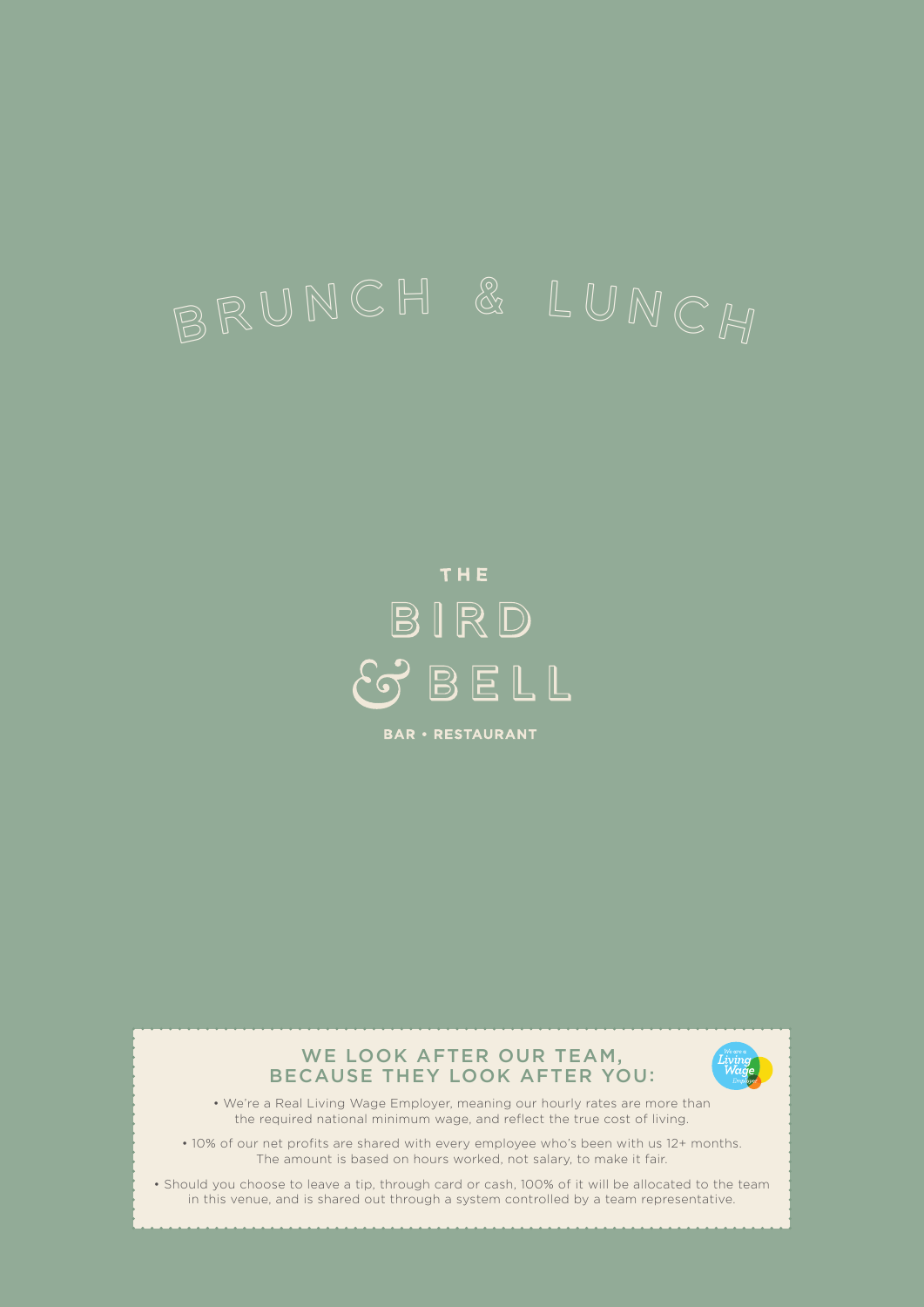MEDITERRANEAN OLIVES *(v, vea)* £4.75 Grissini bread sticks / beetroot hummus

ARTISAN BREADS *(v, vea)* £4.25 Infused butter / balsamic oil

# TO BEGIN

 SOUP OF THE DAY *(v, gfa, vea)* £5.25 Warm sourdough / salted butter

GARLIC & CHILLI CHICKEN BITES £6.50 Spicy onions & peppers / crisp lettuce /chilli glaze

FRITTO MISTO £8.75 Tempura calamari, prawns & courgette / lemon & dill aioli 

GOLDEN FISH GOUJON Crunchy baby gem lettuce / tom skinny fries

ROASTED TANDOORI CAULIFLOWER PAKORA *(gf,ve)* £6.25

Cider slaw / buffalo mayonnaise

MOZZARELLA SALAD *(v, gf)* £6.75 Tomatoes / balsamic / crisp salad

# CIABATTAS

GRILLED FLAT IRON ST Chimichurri / rocket / crispy oni 

12 - 6PM | EVERYDAY

| TEAK                | £12.00 |  |
|---------------------|--------|--|
| ons / skinny fries  |        |  |
|                     |        |  |
| IS                  | £12.50 |  |
| ato tartare sauce / |        |  |

## PANCAKE STACKS OR FRENCH TOAST

MEDITERRANEAN ROASTED VEGETABLE *(v)* £9.00 Roasted vegetables / Salsa / skinny fries

Please alert our team of any food allergies or intolerances that you have and we will do our best to accommodate you. *(v)* vegetarian, *(va)* vegetarian available, *(ve)* vegan, *(vea)* vegan available, *(gf)* gluten free, *(gfa)* gluten free available

# WHILE YOU WAIT...

### BENNY'S

*Chunky toasted ciabatta with 2 poached eggs & creamy hollandaise...* 

| CLASSIC - CRISPY BACON     | £7.50 |
|----------------------------|-------|
| FLORENTINE - SPINACH $(v)$ | £7.50 |
| ROYALE - SMOKED SALMON     | £9.95 |

### EGGS

**SCONES** £3.50

| AVOCADO SMASH (v)                                                       | £8.00 |
|-------------------------------------------------------------------------|-------|
| Smashed avocado / 2 poached eggs / toasted ciabatta                     |       |
| HALLOUMI EGGS $(v)$<br>Fried halloumi / smashed avocado /2 poached eggs | £9.00 |
| crunchy toasted ciabatta<br><b>CLASSY EGGS</b>                          | £9.25 |
| Smoked salmon / scrambled eggs                                          |       |
| smashed avocado / crunchy toasted ciabatta                              |       |

BIG FLUFFY

| Nutella & Banana Stack (v)<br>Caramel / vanilla cream | £9.25   |
|-------------------------------------------------------|---------|
| MIXED BERRIES $(v)$<br>Berry coulis / vanilla cream   | £8.00 ; |
| BISCOTTI, NUTELLA                                     |         |
| & CHOCOLATE SAUCE (v)                                 | £8.50 · |
| <b>BREAKFAST</b>                                      | £9.95   |
| Maple bacon / sausage / fried egg / maple syrup       |         |
| FRIED CHICKEN & MAPLE BACON                           | £9.95 · |
| AMERICAN PANCAKES (v)<br>Butter / maple syrup         | £6.50 ° |
|                                                       |         |

## BREAKFAST

| FULL SCOTTISH BREAKFAST<br>Bacon / sausages / haggis / black pudding<br>potato scone grilled tomato / beans<br>eggs cooked to your liking                              | £12.00 |
|------------------------------------------------------------------------------------------------------------------------------------------------------------------------|--------|
| VEGGIE BREAKFAST $(v)$<br>Vegetarian sausage / vegetarian haggis<br>fried halloumi / potato scone / grilled tomato<br>mushrooms / beans / an egg cooked to your liking | £11.00 |
| <b>BLACK PUDDING STACK</b><br>Poached eggs / grilled tomato / hollandaise                                                                                              | £8.50  |
| GRANOLA & YOGHURT $(v)$<br>With fresh berries                                                                                                                          | £4.50  |
| PORRIDGE $(v)$<br>Sweet or Salty / forest berry compote                                                                                                                | £4.00  |

*Perfect for a family of 4 or 2 if you are feeling extra peckish!* 

PANCAKES / BACON SAUSAGE / SCRAMBLED EGGS FOREST BERRY COMPOTE VANILLA CREAM / TOMATO FRIED HALLOUMI / WAFFLE STICKS WITH DIP!

# BRUNCH TIME!

10AM - 1PM | EVERYDAY

Served warm with strawberry jam & clotted cream!

# FAMILY SHARING

BRUNCH PLATTER £17.00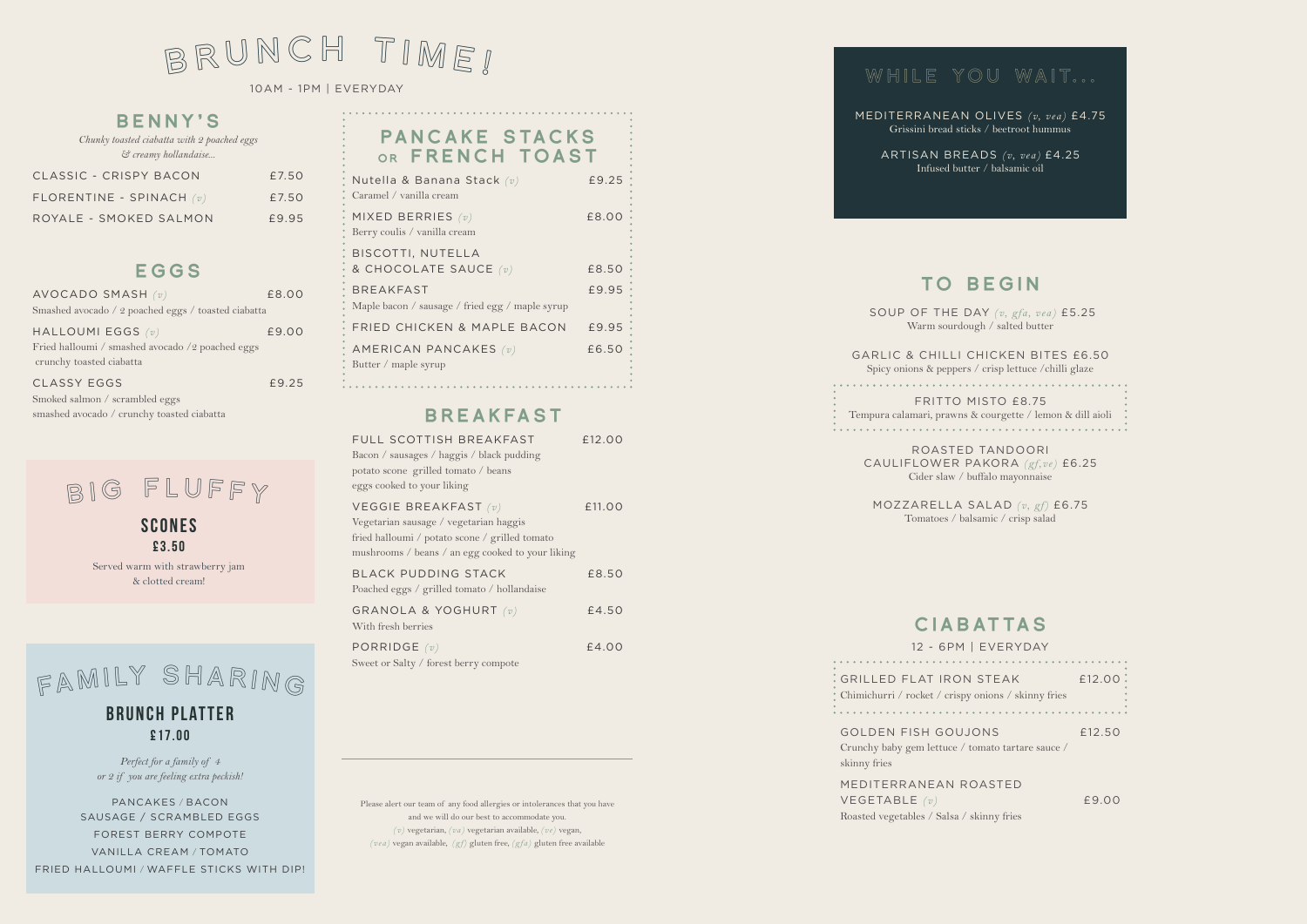# BURGERS

| BEEF BURGER $(gfa)$<br>Served on a brioche bun with iceberg lettuce / beef tomato /<br>gherkin / American mustard ketchup / skinny fries                                        | £12.50            |
|---------------------------------------------------------------------------------------------------------------------------------------------------------------------------------|-------------------|
| LOADED BURGER<br>Served on a brioche bun with smoked cheese /<br>bacon slices / Maker's Mark BBQ sauce /<br>crispy onions / skinny fries<br>.                                   | £15.50            |
| CAJUN CHICKEN (gfa)<br>Served on a brioche bun with jalapeno / lime aioli /<br>skinny fries                                                                                     | £13.50            |
| VEGAN BURGER $(v, ve, gfa)$<br>Beyond Meat vegan burger served on a vegan brioche bun<br>with iceberg lettuce / beef tomato / vegan cheese / vegan<br>spicy mayo / skinny fries | £13.50            |
| ADD A TOPPING TO ANY<br>OF OUR BURGERS<br>Smoked Cheese / Bacon / Haggis / Crispy Onions /<br>Smashed Avocado / Maker's Mark BBQ Sauce                                          | <b>£1.50 EACH</b> |
| OUR GRILL                                                                                                                                                                       |                   |

*Our steaks are served with watercress salad, basil pesto plum tomato & choice of sauce* 

| 10 <sub>0z</sub> FLAT IRON                          | f20.00 |
|-----------------------------------------------------|--------|
| A flavoursome cut best served medium rare or medium |        |
| TOP YOUR STEAK WITH SOME                            |        |
| KING PRAWNS                                         | f4.00  |
|                                                     |        |

CHOICE OF SAUCE: Red Wine / Chimichurri / Peppercorn

## MAIN COURSES

| FOUR CHEESE MAC 'N' CHEESE $(v, gfa)$<br>Red cheddar / smoked applewood / mozzarella /<br>mature cheddar / herb crumb / garlic ciabatta | £11.00          |
|-----------------------------------------------------------------------------------------------------------------------------------------|-----------------|
| GREEN PESTO RIGATONI $(v, gfa)$<br>Blistered cherry tomatoes / spinach / pine nuts<br>ADD CHICKEN OR KING PRAWN                         | £11.00<br>£4.00 |
| <b>GARLIC &amp; CHILLI CHICKEN</b><br>Cider slaw $\ell$ salt & pepper fries                                                             | £13.50          |
| <b>BRAISED SHOULDER OF BEEF</b><br><b>STFAK PIF</b><br>Market vegetables / hand cut chips                                               | £14.25          |
| BEER BATTERED HADDOCK<br>Hand cut chips / peas / tartar sauce                                                                           | £13.75          |
| FISHERMANS PIE $(gf)$<br>Smoked fish / salmon / prawns / caper cream sauce /<br>chive mash / vegetable salad                            | £13.50          |
| THAI BEEF SALAD                                                                                                                         | £13.50          |

| I THAI BEEF SALAD                                             | $\pm 15.50$ . |           |
|---------------------------------------------------------------|---------------|-----------|
| * Marinaded iron steak / toasted peanuts / soy sauce / cider  |               | $\bullet$ |
| $\frac{1}{2}$ slaw / mixed leaves / sesame seeds / sesame oil |               | $\bullet$ |
|                                                               |               | $\bullet$ |
|                                                               |               |           |
|                                                               |               |           |
|                                                               |               |           |

ROAST BUTTERNUT SQUASH SALAD *(gf, ve)* £11.00 Blistered cherry tomato / cucumber ribbons / spiced pumpkin seeds / roast butternut squash / radish / chilli & mango dressing

# DESSERTS

STICKY TOFFEE PUDDING *(v)* £6.50 Toffee crumb / butterscotch sauce / double cream ice cream

 LIMONCELLO TARTE *(v)* £7.00 Crushed meringue / passionfruit

WARM CHOCOLATE BROWNIE *(v)* £6.50 Brioche crumb / chocolate sauce / raspberry / tablet ice cream

> DUO OF PORRELLI ICE CREAM OR SORBET *(v, gf, vea)* £5.50 Please ask our team for flavours

CHEESECAKE OF THE DAY £6.50 Please ask our team for today's flavour!



Please ask our team for today's delights or feel free to go and have a wee peek!

# FOR NEX<sup>T</sup> TIME...

### HOST YOUR OWN ROAST

 Half Roast Chicken to be carved at your table with roast potatoes, Yorkshire puddings and a jug of gravy, sharing sides of braised red cabbage, cauliflower cheese and glazed root vegetables

£32 PER 2 *(sold in multiples of 2 : half chicken serves 2, whole chicken serves 4)* 

AVAILABLE EVERY SUNDAY

Tossed in honey / garlic / thyme & toasted almonds

SIDE SALAD *(v, ve, gf)* £4.00 Seasonal leaves / ribbons of carrot / cucumber / tomato

Cabbage / carrots / onions & herbs marinated in apple cider

Garlic & chive butter

ADD: Piri-Piri / Cajun / Garlic & Chilli / Parmesan & Chive / Sriracha £0.50 Each

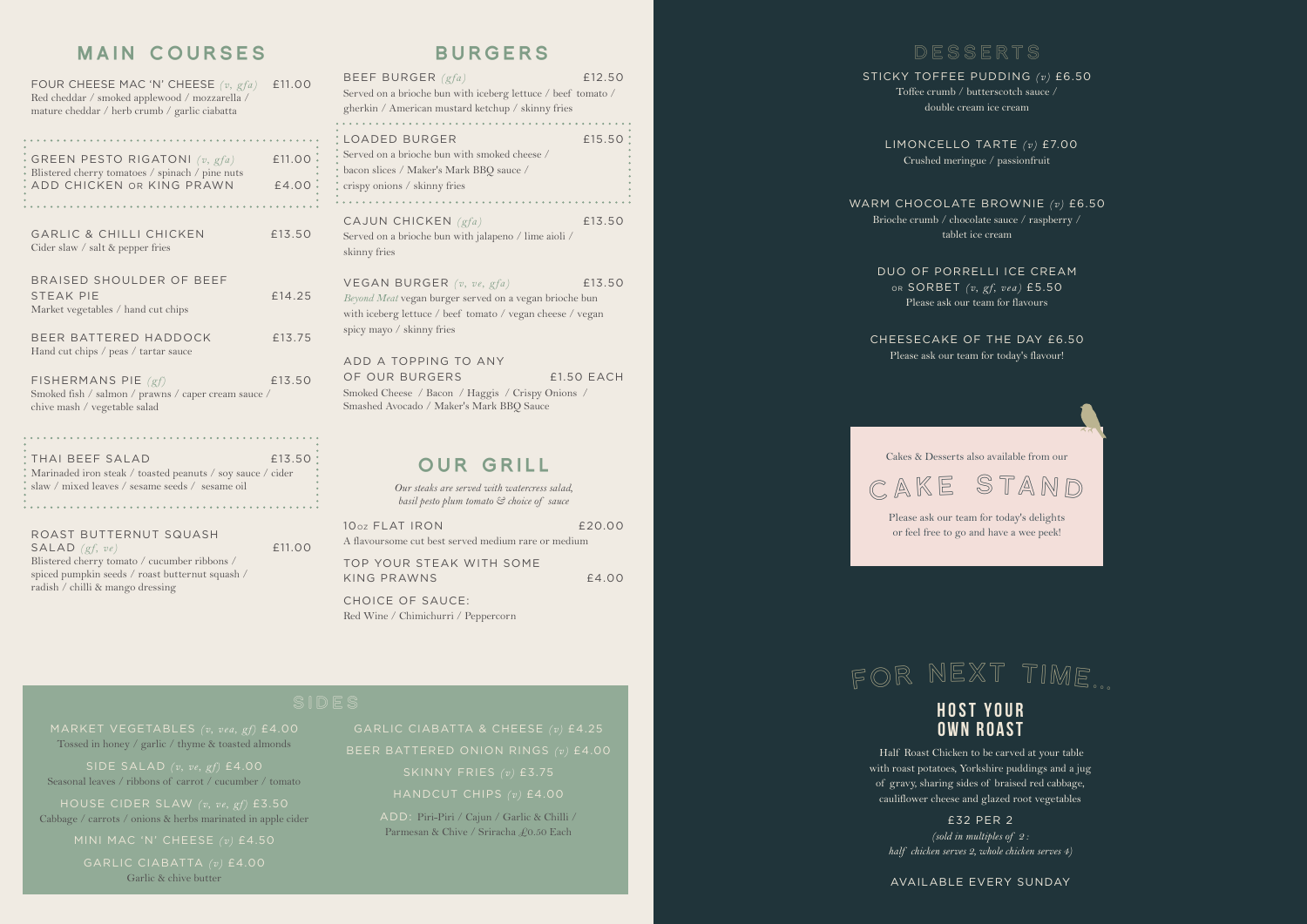### HOT DRINKS

*Our coffee beans are freshly Roasted in Glasgow by Italian Aroma* 

| <b>AMERICANO</b>                                                                                                                              | £3.10          |
|-----------------------------------------------------------------------------------------------------------------------------------------------|----------------|
| LATTE<br>ADD: Lavender / Rose / Vanilla / Salted Caramel                                                                                      | £3.30<br>£0.50 |
| FLAT WHITE                                                                                                                                    | £3.20          |
| CAPPUCCINO                                                                                                                                    | £3.30          |
| <b>ESPRESSO</b>                                                                                                                               | £2.60          |
| DOUBLE ESPRESSO                                                                                                                               | £3.10          |
| MACCHIATO                                                                                                                                     | E2.70          |
| <b>MOCHA</b>                                                                                                                                  | £3.60          |
| POT OF PLANTATION TEA<br>CHOOSE: Scottish Brew / Camomile /<br>Earl Grey / Mojito Mint / Red Berry Splash /<br>Lemon & Ginger / Decaffeinated | £2.90          |
| <b>ICED TEA</b><br>CHOOSE: Red Berry Splash / Mojito Mint / Earl Grey /                                                                       | £2.90          |

Scottish Breakfast / Decaf

## SPECIALITY DRINKS

| FRAPPE                                                             | £3.50 |
|--------------------------------------------------------------------|-------|
| Italian Aroma Espresso / Milk / Vanilla<br>or Salted Caramel Syrup |       |
| CADBURY'S HOT CHOCOLATE                                            | £3.70 |
| Topped with Marshmallows / Cream / Maltesers                       |       |
| ADD: Salted Caramel / Vanilla                                      | E0.50 |



# BOOZY HOT DRINKS £6.50

HOT CHOCOLATE ORANGE Cointreau / Hot Chocolate / Cream

KAHLUA HOT CHOCOLATE Kahlua liqueur / Hot Chocolate / Cream

VELVET HOT CHOCOLATE Disaronno Velvet / Hot Chocolate / Cream

IRISH COFFEE Jameson / Espresso / Sugar / Cream

BAILEYS COFFEE Baileys / Espresso / Sugar / Cream

TIA MARIA COFFEE Tia Maria/ Espresso / Sugar / Cream

COURVOISER COFFEE Courvoiser VS / Espresso / Sugar / Cream